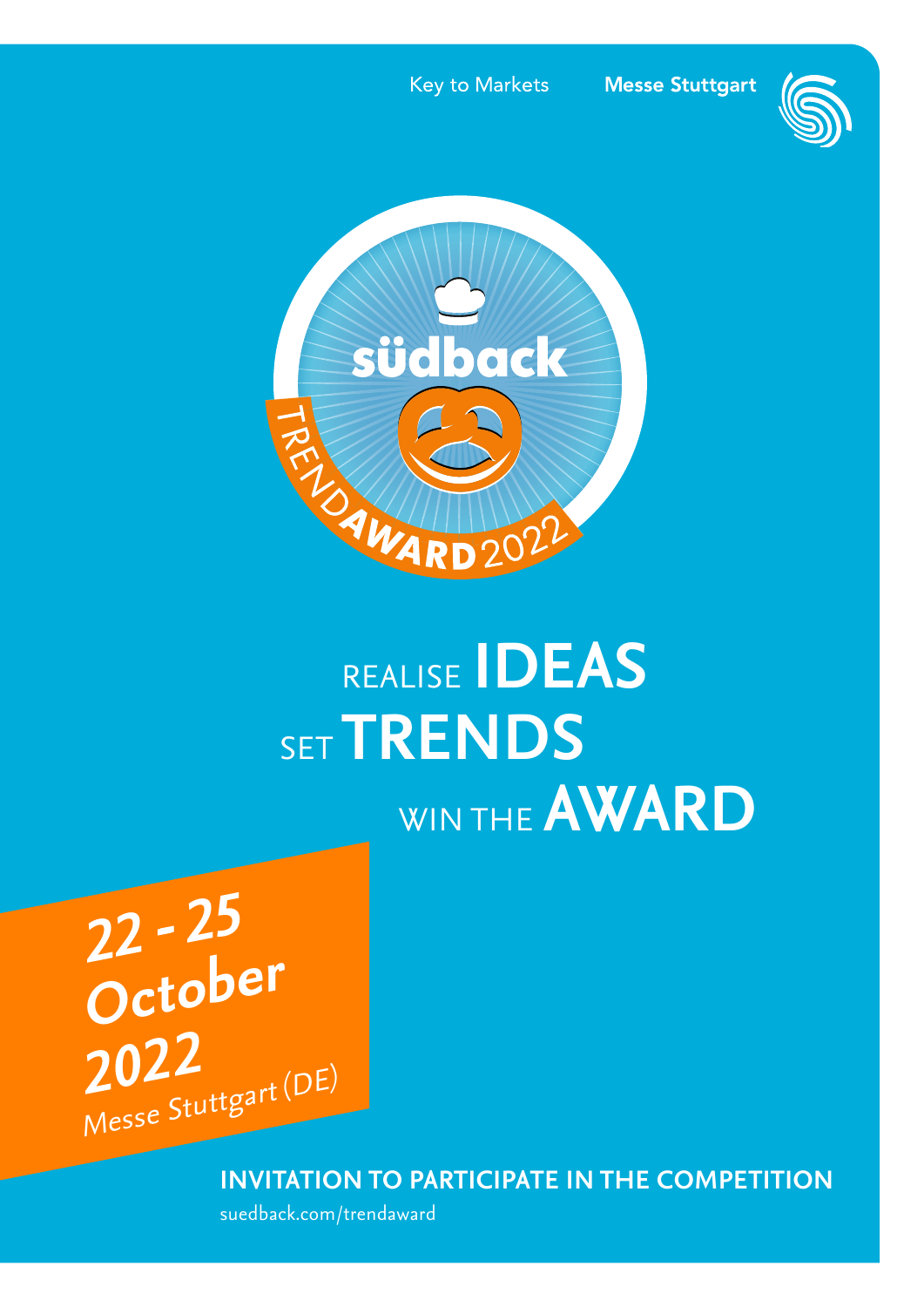# THE SÜDBACK  **TREND AWARD**WITH AUDIENCE AWARD

In 2022 we will present the südback Trend Award for the 13th time. This award honours innovations which correspond especially to the interests and quality demands of the market. **Winners of the Trend Award secure themselves a market advantage** – The award-winning products will be presented at a special show area and the names published in the press. The specialist public pays particular attention to this seal. Whether you are a professional or a newcomer, present your future-oriented idea for the südback Trend Award and benefit from the publicity!

#### **REGISTER, TAKE PART, WIN!**

 **CLOSING DATE FOR REGISTRATIONS IS**

 **31 May 2022**

Become a trendsetter and submit your innovative idea, your concept or your technology for the Trend Award 2022. **Register your product in one of the three categories online at suedback.com/trendaward**. You can find all important information and the terms and conditions of participation here.

## **NEW!**  WITH AUDIENCE AWARD

For the first time, the professional audience will be able to vote online for their favourite innovations. The nominated ideas, concepts and technical innovations will be published in the run-up to the event on the südback websites. Getting feedback from the market couldn't be more direct. The winners will be announced at südback.





### **YOUR BENEFIT**

- **›** Exclusive competitive advantage
- **›** Quality seal
- **›** Publication in the media
- **›** Seals for your marketing activities
- **›** Support for the market introduction for your product

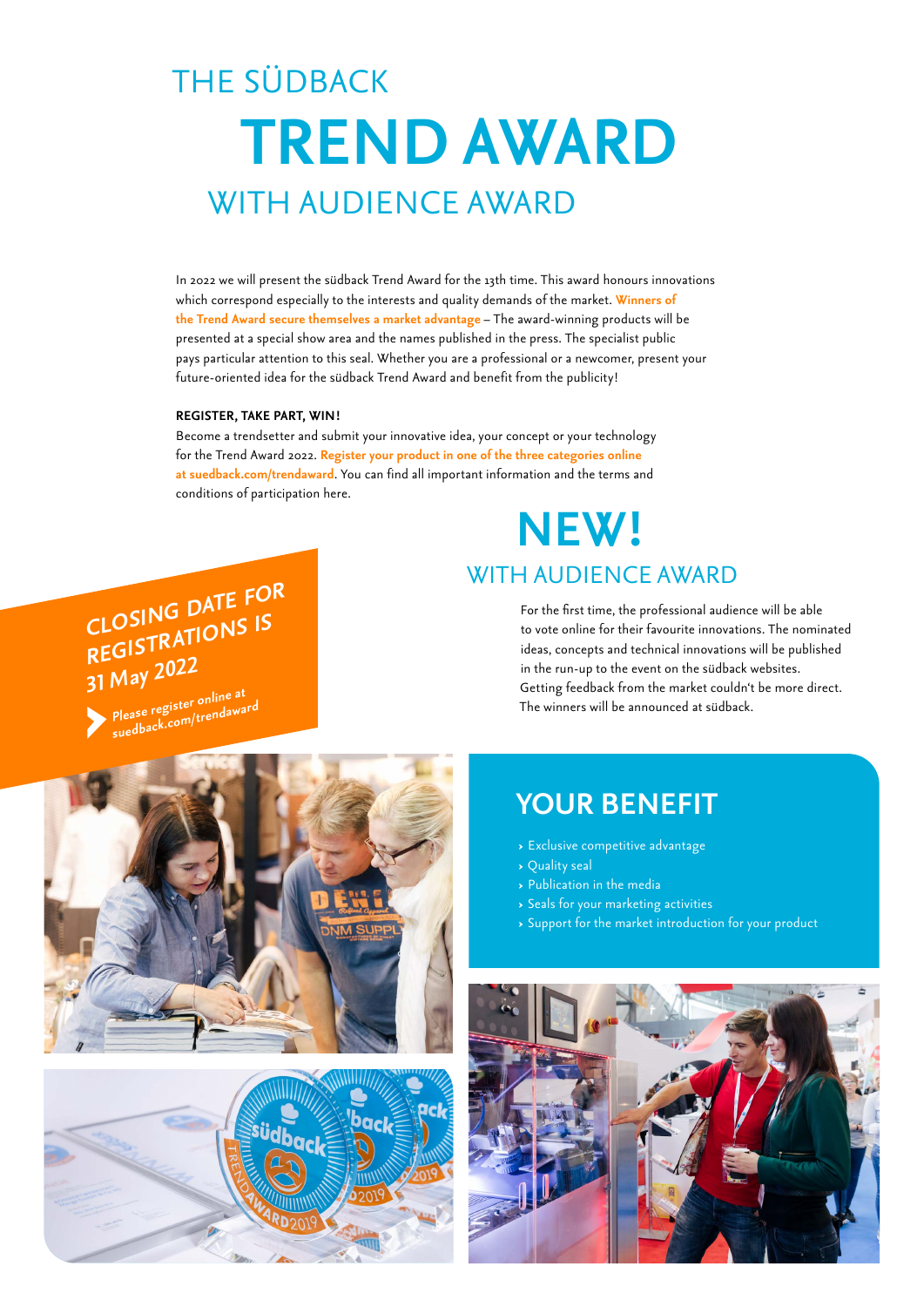# **TERMS** AND **CONDITIONS**  OF PARTICIPATION



#### **THREE CATEGORIES**

- **› Marketing, Sale and Organisation** (shop construction and business equipment, packaging, merchandise, EDP and cash register systems, etc.)
- **› Raw Materials & Convenience** (flour, flavours, oils and fats, fillings, frozen products, coffee etc.)
- **› Technology** (working and operating technology)

#### **EVALUATION CRITERIA**

The following criteria, among others, are considered for the evaluation:

- **›** Degree of innovation
- **›** Benefit for the user and user-friendliness
- **›** Use or implementation with economically viable costs
- **›** Function and operational safety
- **›** Environmental compatibility, recycling and hygiene

#### **ORGANISERS**

The **südback Trend Award** is presented by Messe Stuttgart. The trade journals Allgemeine Bäcker-Zeitung (ABZ) and BÄKO-magazin support this competition as partners. The co-organisers are the BÄKO Head Office and the Württemberg Regional Association of Bakers' Guilds.

#### **TERMS AND CONDITIONS OF PARTICIPATION**

**The conditions of participation were changed with one-time effect due to the pandemic.** Eligible for participation in the **südback Trend Award 2022** are only innovations (products, concepts, strategies) which have been introduced on the market after 01.01.2021 or have been developed into a marketable commodity and will be launched on the market soon. Prototypes are not permitted. All domestic and foreign companies in the industry exhibiting at südback are eligible for participation. Entered for the competition can be fully functioning installations, complete furnishings or parts thereof (accessories) as well as concepts. Participation in the competition is free of charge.

The jury reserves the right to change the categories in consultation with the companies. The evaluation will be performed by the jury on the basis of the written and visualised entries.

#### **COPYRIGHT / USE OF PUBLICATION**

All copyrights remain the property of the entrants. Messe Stuttgart obtains permission from the sender to report about the competition entries in press releases about the **südback Trend Award 2022** or südback 2022. The same also applies for the result of the competition.

#### **SUBMITTING THE PRODUCTS**

The submitted products must be adequately insured by the participants themselves, primarily against fire, theft, breakage and damage. The organiser will accept no liability whatsoever for damage to or loss of the submitted competition entries and documents.

#### **DESIGNATION AND AUTHOR'S DECLARATION**

If products are submitted for which the copyright does not exclusively belong to the sender, written consent from the owner of these copyrights must be enclosed. This consent must also be provided for the press publications on this competition and the results.

#### **COMPOSITION OF THE JURY**

The jury, which is made up of representatives of südback partners, the specialist media and science, as well as representatives from the bakery and confectionery trades, reaches its decision by simple majority. The decision of the jury cannot be challenged. The judges' decision is final.

#### **AWARD, PRIZES, PRESENTATION**

The winners will receive a trophy and a certificate. The prizes will be presented during südback 2022 at the official trade fair opening.

#### **COMMERCIAL USE**

The **südback Trend Award 2022** can be used commercially only for the award-winning products. All award-winning products can bear the new quality seal as a label. Messe Stuttgart provides free advertising media for this purpose.